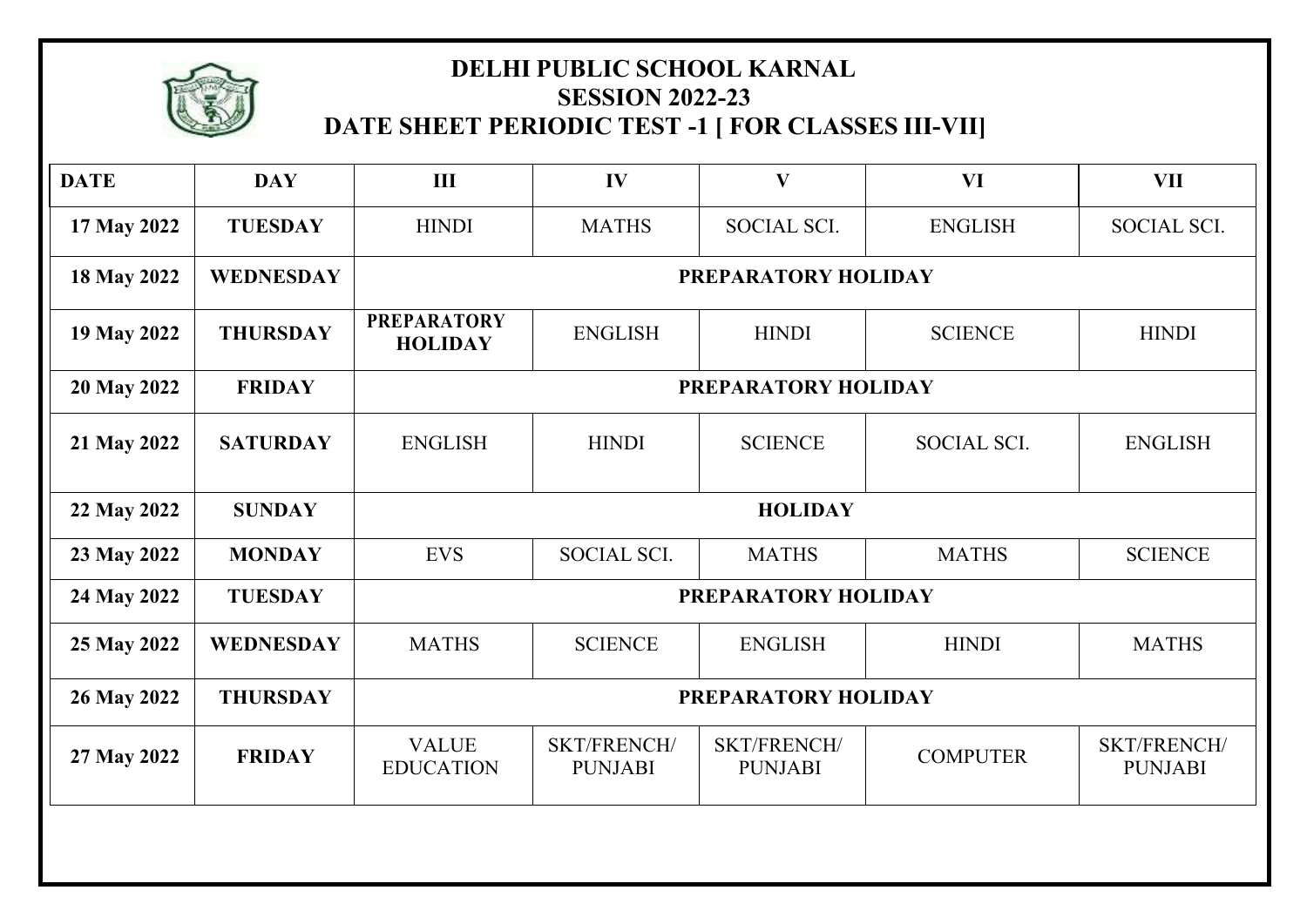

### **DELHI PUBLIC SCHOOL KARNAL SESSION 2022-23 DATE SHEET PERIODIC TEST -1 [ FOR CLASSES VIII TO X and XII]**

| <b>DATE</b> | <b>DAY</b>       | <b>VIII</b>           | IX             | $\mathbf{X}$       | <b>XII</b>                                       |  |  |
|-------------|------------------|-----------------------|----------------|--------------------|--------------------------------------------------|--|--|
| 17 May 2022 | <b>TUESDAY</b>   | <b>MATHS</b>          | SOCIAL SCI.    | <b>SCIENCE</b>     | PHYSICS/ ACCOUNTS/<br>POL.SCIE                   |  |  |
| 18 May 2022 | <b>WEDNESDAY</b> | PREPARATORY HOLIDAY   |                |                    |                                                  |  |  |
| 19 May 2022 | <b>THURSDAY</b>  | <b>SCIENCE</b>        | <b>HINDI</b>   | <b>MATHS</b>       | CHEMISTRY / B.STUDIES/<br><b>GEOGRAPHY/HINDI</b> |  |  |
| 20 May 2022 | <b>FRIDAY</b>    | PREPARATORY HOLIDAY   |                |                    |                                                  |  |  |
| 21 May 2022 | <b>SATURDAY</b>  | <b>HINDI</b>          | <b>SCIENCE</b> | <b>ENGLISH</b>     | <b>ENGLISH</b>                                   |  |  |
| 22 May 2022 | <b>SUNDAY</b>    | <b>HOLIDAY</b>        |                |                    |                                                  |  |  |
| 23 May 2022 | <b>MONDAY</b>    | <b>SOCIAL SCIENCE</b> | <b>ENGLISH</b> | <b>HINDI</b>       | <b>BIOLOGY/ECONOMICS/</b><br><b>HISTORY</b>      |  |  |
| 24 May 2022 | <b>TUESDAY</b>   | PREPARATORY HOLIDAY   |                |                    |                                                  |  |  |
| 25 May 2022 | <b>WEDNESDAY</b> | <b>ENGLISH</b>        | <b>MATHS</b>   | <b>SOCIAL SCI.</b> | <b>MATHS/APPLIED</b><br><b>MATHEMATICS</b>       |  |  |
| 26 May 2022 | <b>THURSDAY</b>  | PREPARATORY HOLIDAY   |                |                    |                                                  |  |  |
| 27 May 2022 | <b>FRIDAY</b>    | <b>COMPUTER</b>       | IT             | IT                 | PHY.ED                                           |  |  |
|             |                  |                       |                |                    |                                                  |  |  |